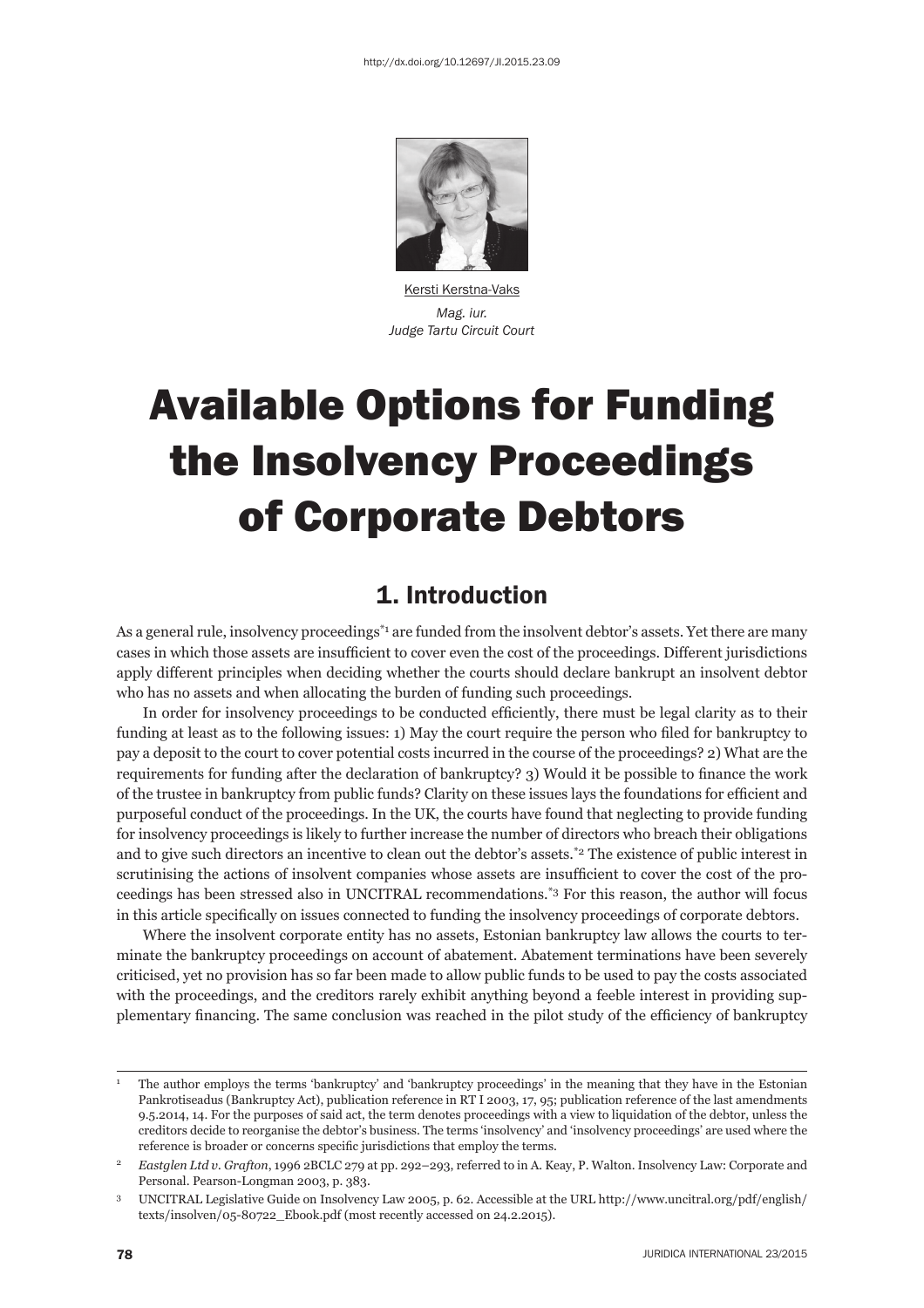proceedings that was commissioned by the Estonian Government Office in  $2013^{*4}$ , which also produced policy recommendations dealing with the funding of corporate bankruptcy proceedings.

The aim of this article is to analyse the options available for financing the insolvency proceedings of corporate debtors and to assess their impact on the funding of the costs of the proceedings and the efficiency of proceedings. An opportunity to combine different funding arrangements makes it possible to take into consideration different aims of insolvency proceedings and the debtor's obligation to file a bankruptcy petition before it is too late. In consideration of the length limitation that the article must respect, the author has excluded from analysis the specific issues related to the costs arising in connection with the actions filed by the bankruptcy trustee.

## 2. The options for funding insolvency proceedings

The funding of bankruptcy proceedings means making available the funds required for paying the costs of the proceedings, including the fee of the interim trustee and of the trustee in bankruptcy, along with the reimbursement of the necessary expenses incurred by them in connection with the performance of their duties (see §150 (1) of the Bankruptcy Act, hereinafter 'BA'). In a more general sense, the consolidated obligations (set forth in §148 of the BA) arising in the course of the proceedings can also be regarded as falling in the category of costs, because they have been incurred after the declaration of bankruptcy and have priority over the claims of bankruptcy creditors.

Under §150 (2) of the BA, the proceedings that follow the declaration of bankruptcy are to be funded out of the debtor's estate. This represents the regular funding arrangement. Other, extraordinary arrangements, extending beyond this, must be found when the estate is insufficient to cover the cost of the proceedings. Said extraordinary arrangements are primarily deposits by creditors, assistance from public funds, or post-commencement financing, all of these aimed at financing the trustee's activities in creating new assets and/or expanding the debtor's estate. Also, public funding may be granted for ascertaining the reasons for the bankruptcy or to protect other public interests. It is the author's view that the courts must, when declaring a bankruptcy, know where the money to fund the ensuing proceedings is to come from.

In Estonia, the rules that govern extraordinary funding arrangements make a distinction between creditor- and debtor-petitioned bankruptcies. If the petition is brought by a creditor, the court has the power to order the creditor to pay a deposit to cover the cost of the proceedings when it has reason to believe the debtor's estate inadequate for the task (see §11 of the BA). Under §30 of the BA, creditors are entitled but not obliged to pay the deposit required for avoiding the termination of proceedings on account of abatement. Failure by the creditors to pay the deposit releases the court from the obligation to declare the bankruptcy, and proceedings then are terminated on account of abatement (under §§ 29 (1) and 29 (2) of the BA). If the court, however, declares the bankruptcy and the trustee has consented to be appointed, the court is no longer responsible for the absence of assets to cover the cost of the proceedings, and the trustee must perform his duties until the proceedings are closed, whether he is paid or not.\*5

The trustee is authorised, subject to approval by the creditors' committee, to borrow funds in order to conduct the proceedings (§125 (4), BA). Public funds are available only to pay the fee and expenses of the interim trustee, provided that the corporate debtor itself filed for bankruptcy and its assets are not sufficient to cover the cost of the proceedings  $(\S23 \ (4), BA)$ . A creditor who has brought a bankruptcy petition must bear the costs of the proceedings if the court refuses to declare the bankruptcy (§150 (3), BA).

The following sections look at the various funding options in more detail.

<sup>4</sup> Maksejõuetuse menetlemise tõhususe uuring 2013 (A study of the effectiveness of insolvency proceedings), commissioned by the Estonian Government Office, carried out by AS PricewaterhouseCoopers Advisors (in Estonian). Available at http:// valitsus.ee/UserFiles/valitsus/et/riigikantselei/strateegia/poliitika-analuusid-ja-uuringud/tarkade-otsuste-fondi-uuringute-kokkuvotted/Maksej%C3%B5uetuse\_menetlemise\_t%C3%B5hususe\_uuring.pdf (most recently accessed on 10.5.2013). The data used in the study include approximately 3,500 cases in Estonia from the period 2004–2012.

<sup>5</sup> For instance, in the Netherlands, the courts give no regard to the presence or value of assets that are part of the debtor's estate when declaring the bankruptcy. Under certain circumstances, the insolvency representative will be entitled to apply for public assistance to pay his preliminary fee. See H. Vallender (ed.). The Role of the Judge in Nomination, Supervision and Removal of the Insolvency Representative. Nottingham; Paris: INSOL Europe 2014, p. 103.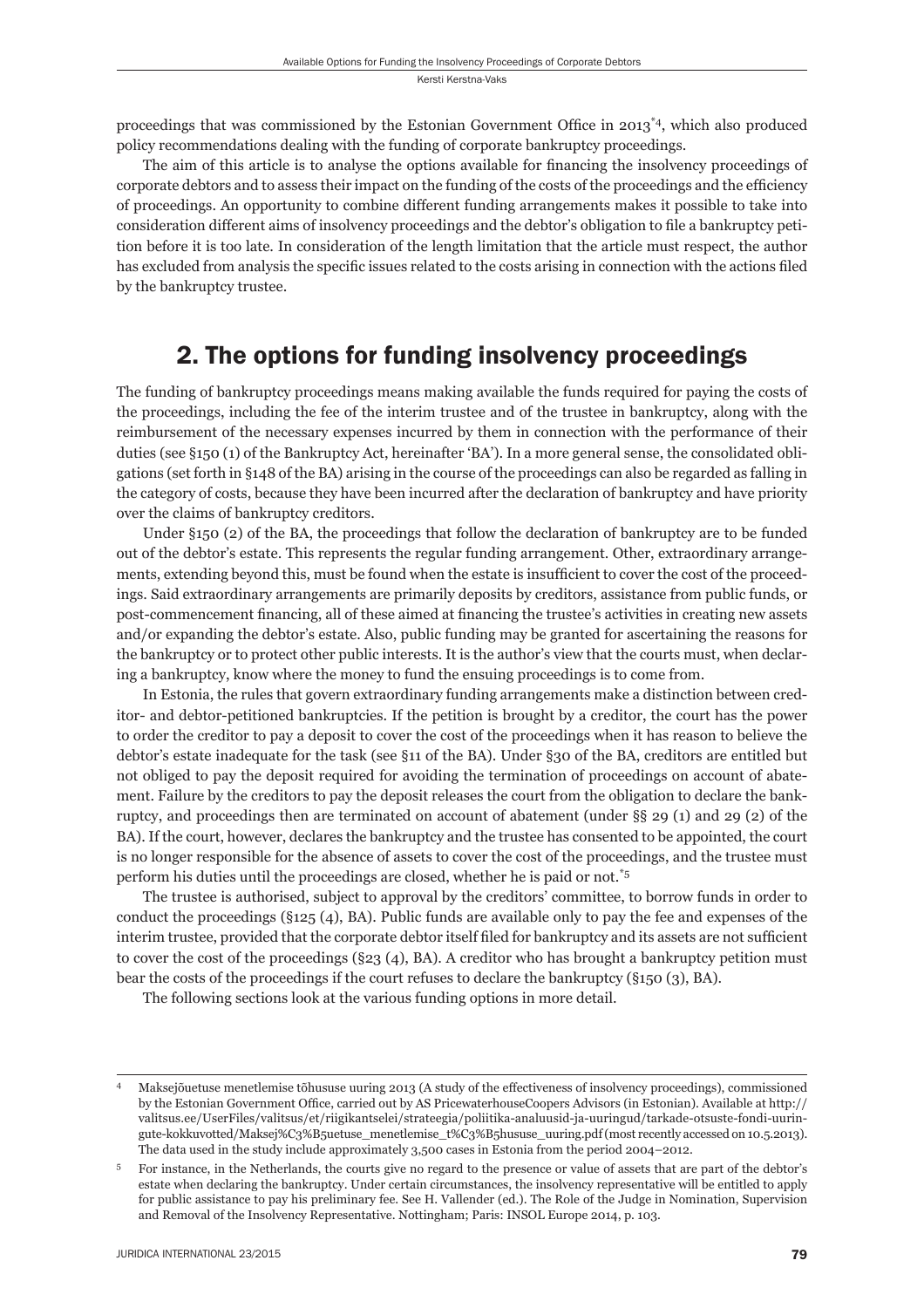#### 3. Payment of the costs from the debtor's estate

In Estonia, members of corporate management boards have a statutory duty to file for bankruptcy without delay when the corporate body has become permanently insolvent.<sup>\*6</sup> The timely filing duty is intended, amongst other things, to provide for the presence of resources for the financing of bankruptcy proceedings, including the payment of their costs. In practice, however, this mechanism does not function as intended.

According to the study commissioned by the Estonian Government Office, during their last year of operation, 50% of the corporate bodies whom the courts found to be permanently insolvent held assets worth less than 1,000 euros. In 2004–2012, 58% of corporate bankruptcy proceedings were terminated on account of abatement without a declaration of bankruptcy.\*7 Thus, in these cases, there were no assets from which to cover the cost of the proceedings, nor was there any interest on the part of the creditors in financing them. It should be taken into account that, even where it is possible to expand the bankruptcy estate (by recovering or reclaiming property), this presumes expenditure for the drawing up of actions and the payment of court fees and security deposits. Where the debtor's assets prove insufficient to cover the cost of bankruptcy proceedings, it is possible to close the case on grounds of abatement also after the declaration of bankruptcy (§158 (1), BA), and the trustee is required to notify the court of such situations without delay.

The debtor's assets may prove insufficient to cover the cost of the proceedings also in cases wherein they have been encumbered with a security interest. Only a portion of the proceeds from the sale of the property subject to the security interest may be used to pay the expenses incurred by the trustee. Under §153 (2) of the BA, secured creditors may only be required to contribute toward the cost of the proceedings 15% (excluding VAT) of the proceeds from the sale of the property in which they hold the security interest.\*8 The limitation has been enacted for the protection of the interests of security holders in order to guarantee the satisfaction of the lion's share of the secured creditor's claim also in bankruptcy proceedings. Yet such a limitation may pose problems with respect to covering the actual and necessary costs of bankruptcy proceedings, including payment of the trustee's fee. This conflict has resulted in a number of legal disputes between bankruptcy trustees and secured creditors. The trustees have argued that the relevant provisions may not be interpreted so as to result in a situation in which the trustee has performed his duties in the bankruptcy proceedings yet cannot even be paid the statutory minimum fee because of the restriction laid down in the BA's  $§153$  (2).<sup>\*9</sup>

The Supreme Court has on numerous occasions scrutinised the extent of the duty of secured creditors to contribute to financing the proceedings and has found that the ceiling provided in  $\S$ 153 (2) of the BA must be regarded as an absolute value that applies to all types of payment mentioned in §146 (1), including the trustee's fee.\*10 Should the trustee succeed in selling secured property for a sum that exceeds the relevant creditors' secured claims, those claims would be satisfied in full and the creditors would not have to pay any costs at all. In such a case, the difference between the proceeds from the sale and the payment made to the secured creditors may be used to make the payments listed in  $\S 146$  (1) of the BA.<sup>\*11</sup> This means that in Estonia secured creditors' rights have priority over payment of the cost of the proceedings. The author finds nevertheless that, where the secured creditor agrees, the trustee is allowed to use a greater proportion than 15% of the proceeds for payments under §146 (1) of the BA.

It is important to note that this is liable to place control over the conduct and fulfilment of the aims of the proceedings in the hands of the dominant secured creditor. In consequence, the interests of creditors who do not hold privileged claims may be affected, as may ascertainment of the reasons for the debtor's

11 CCSCd 3-2-1-167-1.

This obligation arises from sections 36 and 44 of the General Part of the Civil Code Act, as well as from the specific rules  $(\S\$  306 (1) and 180 $(5^1)$  of the Commercial Code).

See Note 4 for the reference. The high number of abatement terminations suggests the absence of a bankruptcy culture. See A. Jäger. Pankrotikultuuri parandamisele peaksid tõuke andma ettevõtjad (Improvement of the Bankruptcy Culture Should Be Led by Entrepreneurs) (in Estonian). Available at http://blog.krediidiinfo.ee/2013/03/pankrotikultuuriparandamisele-peaksid-touke-andma-ettevotjad/ (most recently accessed on 10.5.2013).

<sup>8</sup> This limitation applies as of 1 January 2004. Before that, there were no restrictions as to the sums from the proceeds of the sale of secured properties that the trustee was allowed to spend on covering the expenses or consolidated obligations, provided that the court approved the payments. See also CCSCd 3-2-1-92-10.

CCSCd 3-2-1-167-11.

<sup>10</sup> CCSCd 3-2-1-44-05; 3-2-1-126-06; 3-2-1-167-11.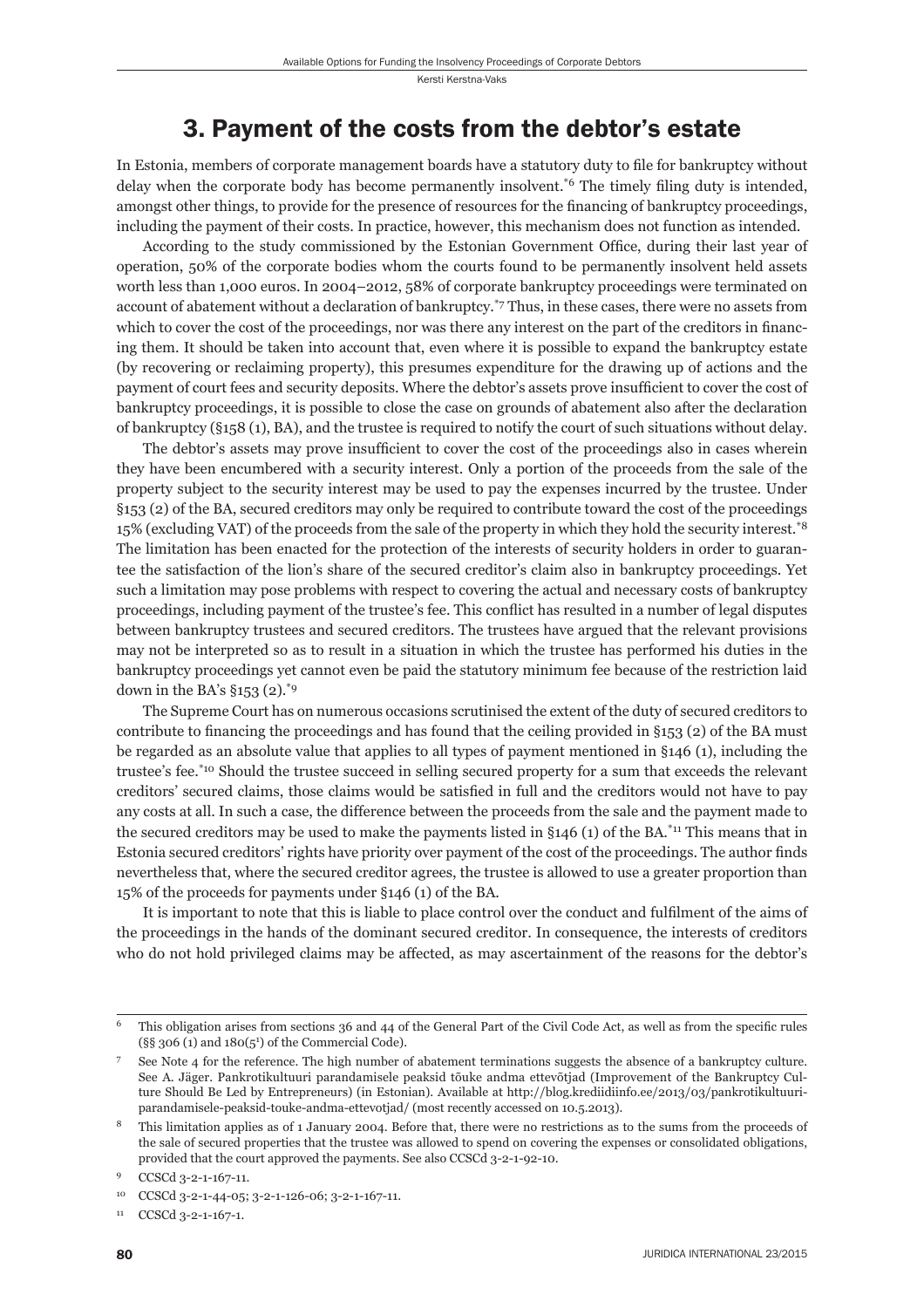insolvency (one of the aims of the proceedings) and the independence of the trustee.\*12 Insolvency proceedings are proceedings of a collective nature and are therefore intended to fulfil several aims. Their main aim, as scholars universally agree, lies in providing the best possible satisfaction of the creditors' claims (§2 BA). Satisfying only the claim of the privileged creditor does not actually attain the main aim of the proceedings, especially in a situation wherein satisfaction of the claims held by the rest of the creditors would be subject to the existence of assets to cover the cost of the proceedings. The relevant statutory rules indicate that the Estonian legislature intended to protect the rights of privileged creditors, hoping that 15% of the proceeds from the sale of secured property is sufficient to cover the cost of the proceedings also in cases in which the debtor holds no other assets.\*13

Hence, even where the debtor is not assetless, its assets, if subject to security interests, may not be enough to pay all costs that are required to complete the proceedings in the case. The author finds that policymakers ought to consider differentiating the proportion of the proceeds from the sale of secured property that may be used to cover the cost of the proceedings and vesting the courts with the authority to determine the specific proportion. Such a solution would correspond better to the collective nature of insolvency proceedings. The expenses related to preserving and realising a property subject to security interests should be borne exclusively from the proceeds of sale of that property.

There are no other statutory restrictions on the cost of the proceedings in Estonian bankruptcy law (except for the trustee's fee).

In conclusion, it should be pointed out that when making expenditures from the debtor's estate, trustees should always be mindful of the fact that they operate in the aftermath of business failure and that any expenses incurred must be strictly necessary for the fulfilment of the aims of the proceedings. Already at the start of the case, the trustee should be able to estimate the extent of required expenditure and provide the court with the corresponding information in his report on the debtor's estate (§132 BA). Where most of the estate is subject to security interests, the trustee may expect only the statutory minimum funding to be available to pay the costs – unless he obtains the consent of secured creditors to contribute a larger proportion of the sum to which they are legally entitled.

# 4. Funding of the proceedings via contributions from the creditors

The prevailing opinion in Estonia is that in cases wherein the assets of a corporate debtor's estate are insufficient, the insolvency proceedings of the debtor must be paid for by the parties presumed to benefit from them: the creditors. This view has received considerable indirect support in the case law of the Supreme Court pertaining to trustees' applications for exemption from the payment of court fees.<sup>\*14</sup>

Already the creditor's right to bring a bankruptcy petition against the debtor is subject to the duty to guarantee the presence of funds to cover the expenses of the interim trustee where this appears necessary (§11, BA). In the case law on the subject, disputes have arisen as to the amounts that the courts have set as the deposit. The setting of the amount is fully within the discretionary power of the court, and the resulting orders may be set aside by the higher courts only where the lower court has clearly overstepped the bounds of its discretion.\*15

Requiring the creditor who brings a bankruptcy petition against its debtor to make a security deposit is a practice that is known also in other jurisdictions. In Poland, the courts are authorised to require the petitioning creditor to make a deposit payment in order to ascertain whether or not there are valid reasons for declaring the bankruptcy. When a declaration of bankruptcy has been entered, the overseeing judge

<sup>12</sup> R. Goode. Principles of Corporate Insolvency Law, 4th edition. Sweet and Maxwell, 2011, p. 79.

<sup>13</sup> See also J. Westbrook. The control of wealth in bankruptcy, 82 Texas L. Rev 795 (2004). The article analyses the interplay of secured creditor rights and bankruptcy proceedings and stresses the importance of centralised control over the bankruptcy estate in the course of the proceedings.

<sup>14</sup> The Supreme Court has stated in several decisions (on cases 3-2-1-19-12, 3-2-1-13-09, and 3-2-1-18-08) that there is a presumption under which a party who holds a financial interest can bear the costs of the proceedings required to enforce it. In the case of actions brought by the trustee in bankruptcy, the parties who hold the corresponding financial interest will be the creditors.

CCSCd 3-2-1-171-12; 3-2-1-13-13.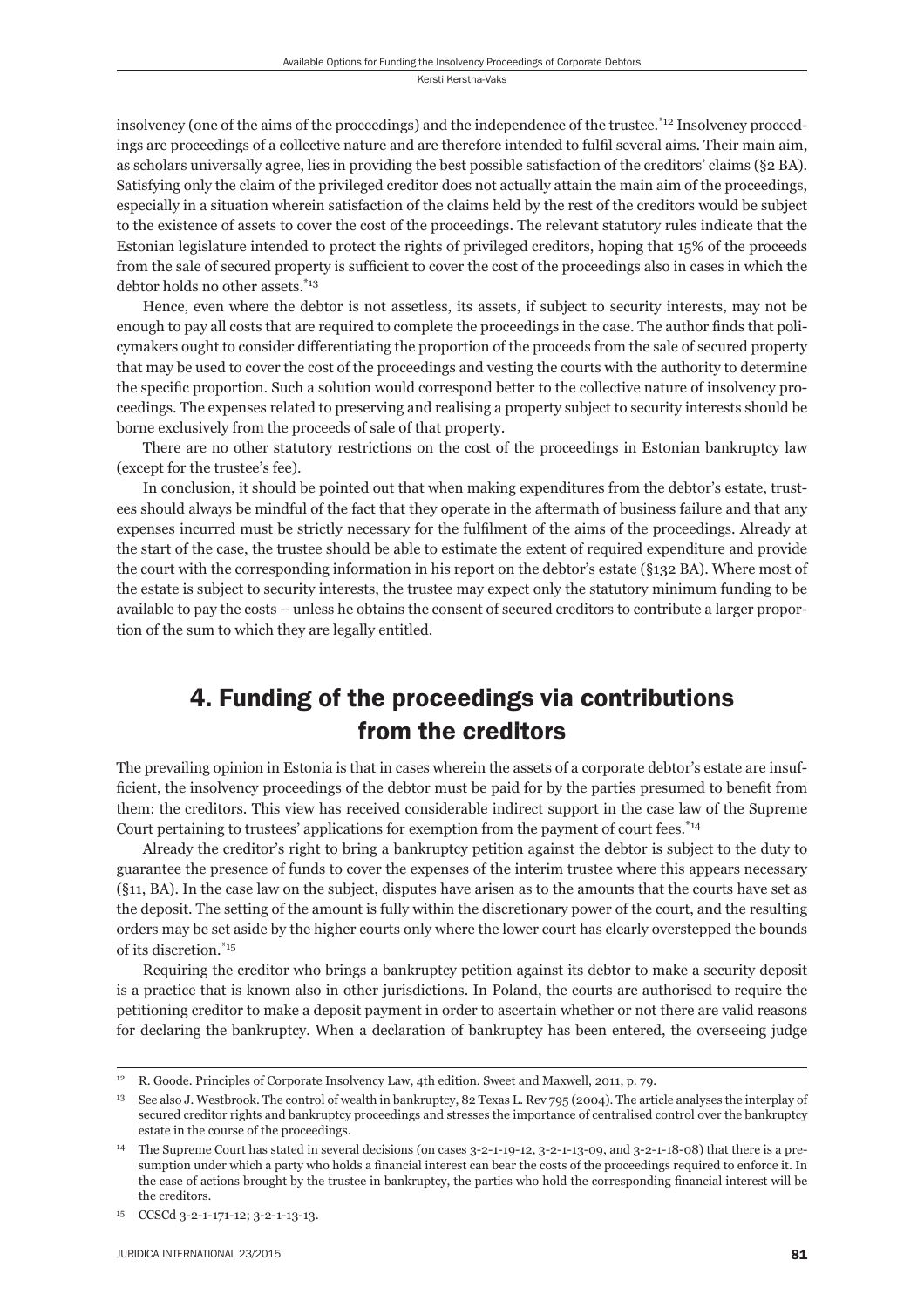will decide whether to require the creditor that holds the largest claim (the claim must exceed 30% of the total sum of all claims against the estate) to provide a deposit or to convene a general meeting of the creditors to settle the matter of costs. Should the creditors fail to pay the cost of the proceedings, the case will be closed.<sup>\*16</sup> In the Czech Republic, the courts may require the party who files the bankruptcy petition (i.e., also the debtor) to make a deposit of up to 2,000 euros toward the costs.\*17 In Germany, creditors are entitled to make deposits to guarantee the conduct of the proceedings.<sup>\*18</sup> Prior to declaring the bankruptcy, the court must make sure that there are sufficient funds to cover the cost of the proceedings, for bankruptcy proceedings are opened in the interests of the creditors and not of the public.<sup>\*19</sup> If the funds are insufficient to cover the costs, the case will be closed ( $\S 207$  of the Insolvenzordnung, or InsO). The provision reflects the decision of the German legislature to terminate proceedings that are unable to raise the funds to cover their costs, let alone satisfy the creditors' claims.\*20

The author holds the view that the requirement that a creditor pay a deposit to cover the cost of the proceedings must not amount to an unreasonable limitation of the creditor's right to file a bankruptcy petition against the debtor and that the creditor should be entitled to request assistance from public funds in line with standard procedure for such assistance. The case law on the subject reflects the view that the expenses incurred by the interim trustee must be considered on the same footing as those of expert witnesses and, accordingly, represent a cost of the proceedings toward which a natural-person creditor is entitled to request public assistance.<sup>\*21</sup> The deposit required for the bankruptcy to be declared does not, as a rule, have to be sufficient to cover all possible expenses of the trustee. It is for oversight by the court and by the creditors to ensure that the amount of the deposit is commensurate to the needs of the case and that the trustee uses the money prudently.

V. Finch has expressed the view that the creditors' potential inclination to finance insolvency proceedings is frustrated by their length and by fear that the trustee may not use the money collected from the creditors in their best interests. Moreover, it is not possible to offer those creditors who choose to finance the proceedings a larger proportion of the proceeds than those creditors are entitled to under the *pari passu* principle.\*22

Currently, the only guarantee for the creditors who finance the proceedings is that the sums they pay as a deposit will also be classified as a cost of the proceedings and consequently are to be repaid with priority over disbursements to ordinary creditors ( $\S 150$  (6), BA). The author finds that in, order to increase the creditors' interest in financing insolvency proceedings, Estonian legislators should consider granting additional rights to the financing creditors with respect to the distribution of the debtor's estate. For instance, the claims held by ordinary creditors who agree to finance the proceedings might be recognised to a certain extent as privileged claims. This derogation from the principle of equal treatment of the creditors would be justifi ed by the consideration that in the absence of funds to cover the cost of the proceedings, the case would abate and the creditors would not receive any satisfaction at all.

#### 5. Post-commencement financing

Post-commencement financing may be provided, amongst others, by an ordinary creditor who already holds claims against the debtor and who is interested in committing additional funds to the case in order to secure the existing claim and to earn interest at a higher rate. Under UNCITRAL recommendations, postcommencement financing should be regarded as part of the cost of the proceedings. The resulting claim would not have priority over secured claims yet would come before claims of unsecured creditors or receive priority in situations wherein public claims would otherwise have priority. There are jurisdictions where

16 D. Faber *et al.* (eds). Commencement of Insolvency Proceedings. Oxford University Press, 2012, pp. 493–494.

<sup>17</sup> *Ibid*., p. 255.

<sup>18</sup> *Ibid*., pp. 329–330.

<sup>19</sup> E. Braun (ed.). Commentary on the German Insolvency Code. Düsseldorf, Germany: IDW-Verlag GmbH 2006, p. 111.

<sup>&</sup>lt;sup>20</sup> H. Vallender (ed.). The Remuneration of the Insolvency Representative in Europe. Nottingham; Paris: INSOL Europe, 2012, p. 42.

<sup>21</sup> Tartu Court of Appeal, order in civil case 2-13-3634.

<sup>22</sup> V. Finch. Corporate Insolvency Law: Perspectives and Principles. Cambridge University Press, 2002, p. 386 DOI: http:// dx.doi.org/10.1017/CBO9781139164283 .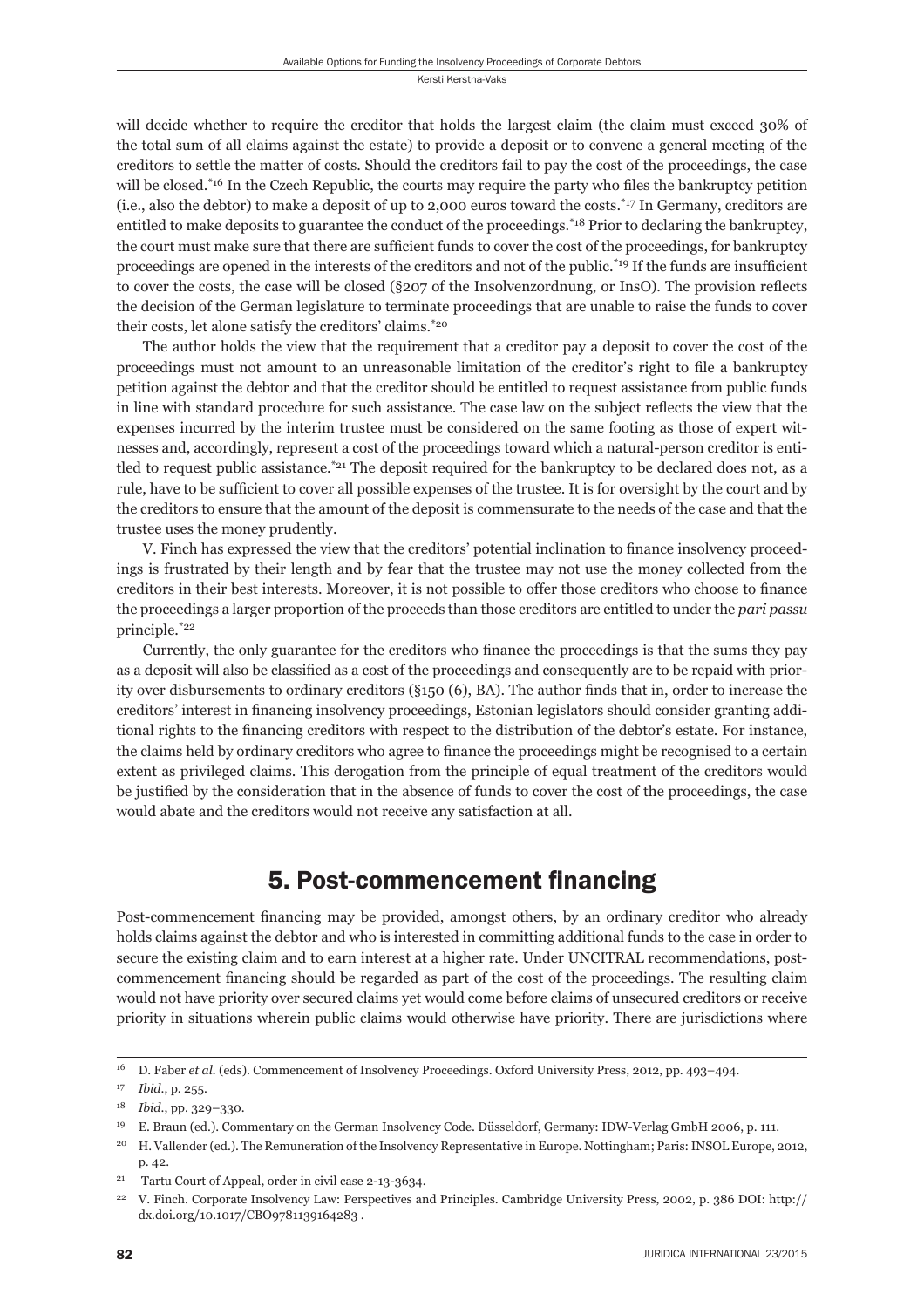post-commence ment financing is treated as having 'super-priority'; i.e., the post-commence ment creditor is prioritised over other persons to whom the debtor owes consolidated obligations. The author considers such treatment well founded because it appears the most suitable as a guarantee for the claims held by postcommencement creditors.

Post-commencement borrowing requires the corresponding decisions by the trustee and the creditors participating in the proceedings, along with their general preparedness to underwrite new risk with a view to improving the outcome of the proceedings. Under the UNCITRAL recommendations, jurisdictions should establish rules to govern the conditions of post-commencement financing and provide protection to post-commencement creditors, as well as to the parties whose interests may be jeopardised by the provisions for such funding.\*23

An important question arises in connection with the allocation of authority to decide on post-commencement borrowing. The need for supplementary financing may necessitate speedy decisions, which suggests that the number of approvals required should be reduced to a minimum. Although involving the courts tends to result in more transparency and provide additional security to the creditor, it will still often be the trustee who holds the information requisite for evaluating the need for borrowing. If the law grants priority for post-commencement creditors over ordinary creditors, court authorisation for the borrowing will not be necessary. Under UNCITRAL recommendations, authorisation by the court should be required when the priority of post-commencement financing or the guarantees connected to it affect the interests of secured creditors. Post-commencement borrowing should be subject to the principle that the economic value of secured creditors' claims must be guaranteed also when the decision to borrow is made.\*24

In the US, the provision of post-commencement financing to insolvent companies has turned into an industry in its own right. Such financing represents high-risk loans provided at high interest rates. The loans must be authorised by the court. Post-commencement creditors are granted priority over all other creditors except secured creditors. Where the debtor possesses yet unencumbered assets, the court may authorise the granting of a security interest to the post-commencement creditor.<sup>\*25</sup> In the Netherlands, post-commencement creditors are not granted priority over secured creditors, and the trustee does not require court authorisation to effect the borrowing.\*26 In Australia, the trustee is not required to obtain the approval of the court or the creditors for his decision to borrow. Post-commencement borrowing is regarded as a transaction executed by the trustee and, as such, commands priority of repayment over the claims of ordinary creditors.\*27

In Estonia, trustees rarely resort to borrowing to finance the proceedings. Borrowing would presume the approval of the creditors' committee – which is perfectly understandable, given that it is the creditors (through the creditors' committee) who exercise oversight of the expediency of the trustee's actions. In this connection, the Supreme Court has ruled that a loan agreement entered into by the trustee is not rendered null and void by mere absence of the approval of the creditors' committee. Where the funds borrowed are used in a manner that is incompatible with the purpose of the proceedings, the trustee will be liable for repayment of the loan.\*28

In this author's view, the rights of post-commencement creditors are well protected under Estonian bankruptcy law, because post-commencement borrowing is regarded as a transaction of the trustee and qualified as a consolidated obligation, which means that it holds priority of repayment over debts to ordinary creditors (§146 (1) 3), BA). There is no requirement to obtain the court's authorisation for the borrowing, because it does not affect the rights of secured creditors and because in Estonia the courts are charged only with overseeing the lawfulness of the proceedings.

Although the UNCITRAL recommendations include the provision of a security interest to post-commencement creditors, this appears problematic in the Estonian setting in that debtors' estates rarely include assets that have not been pledged 'to the hilt'. The only unburdened assets of the estate are likely to be those that the trustee succeeds in recovering. The question then would be whether or not to allow recovered assets

<sup>23</sup> UNCITRAL (see Note 3), pp. 113–119.

<sup>24</sup> *Ibid*., pp. 113–119.

<sup>25</sup> D. Faber *et al.* (see Note 16), pp. 765–766.

<sup>26</sup> *Ibid*., pp. 441–442.

<sup>27</sup> *Ibid*., p. 14.

<sup>28</sup> CCSCd 3-2-1-5-01.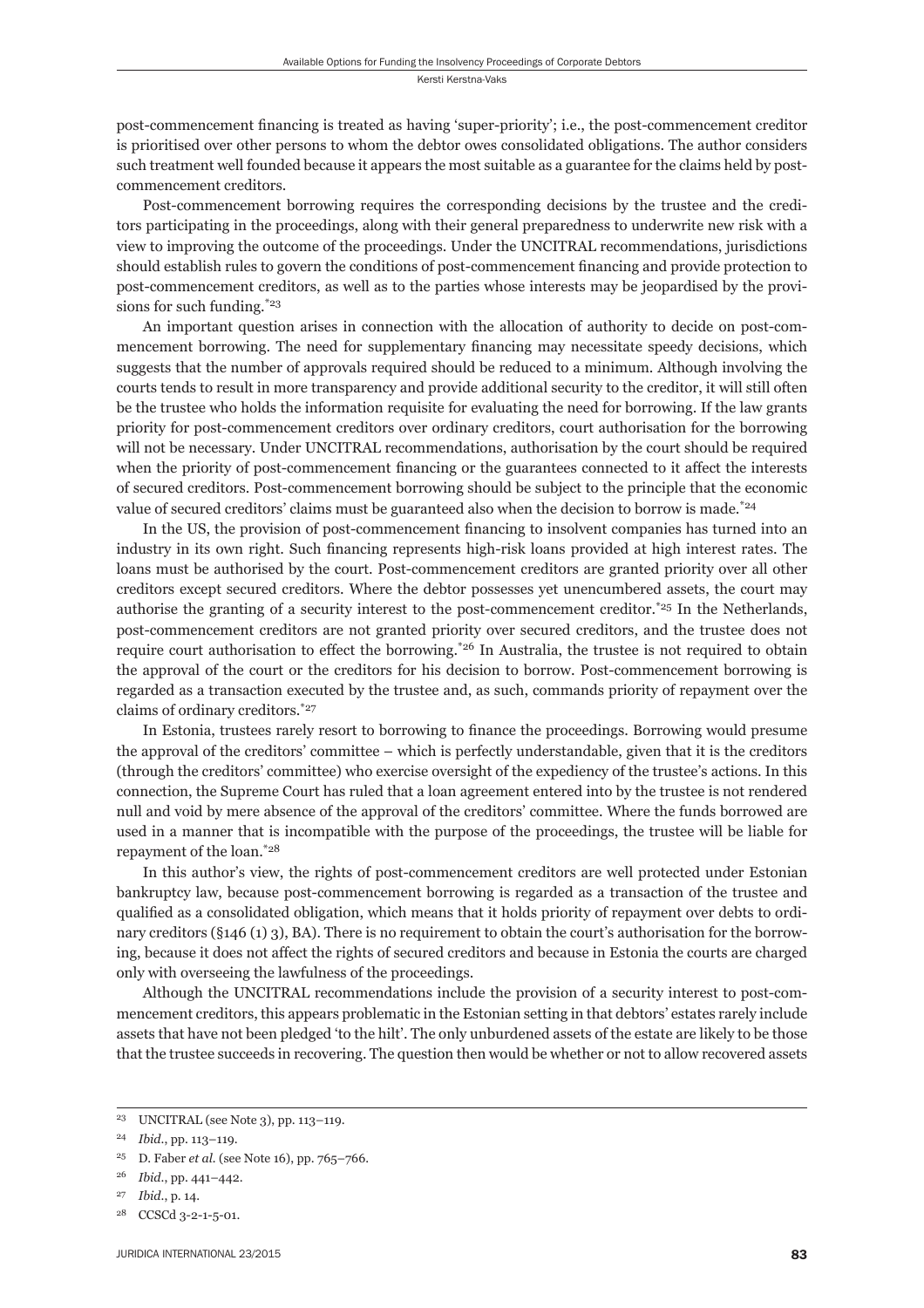to be encumbered with security interests.<sup>\*29</sup> The author represents those holding the view that this should be allowed because there appears to be no valid reason for providing an exception to the regime of security interests on the grounds that a property entered the debtor's estate in a specific manner.

All in all, it appears that trustees should consider borrowing primarily in cases wherein the creditors decide to reorganise the debtor's business. In such cases, the trustee can include the need for post-commencement borrowing in the reorganisation plan. The Supreme Court has ruled that borrowing may be necessary for the administration of the debtor's estate (an economic activity) just as much as for the inventorying and sale of the assets in order to achieve satisfaction of the claims of the creditors – the aim of the proceedings – as provided for by law.\*30 The risk of default is reduced via the competence of the trustee and by oversight on the part of the court and the creditors. It would also be possible to create a security interest in respect of the post-commencement borrowing.

# 6. Public assistance for paying the cost of the proceedings

Views on the need for public assistance in funding of insolvency proceedings vary widely from one jurisdiction to the next. The dominant view in the UK is that no insolvency case should be left unscrutinised for lack of the requisite funds. The insolvency practitioners will accept a case if they are certain that their expenses will be covered from the debtor's estate; in other cases, the courts will appoint an official receiver.<sup>\*31</sup> Unlike under the regimes of other jurisdictions, official receivers in the UK are held to exercise public authority.<sup>\*32</sup> In Germany, on the other hand, the courts will not declare a debtor bankrupt unless there are funds to cover the cost of proceedings (§26 (1) InsO). There are no public funds available for corporate insolvency proceedings, save for the fees of the experts required to ascertain whether the debtor's assets are sufficient to cover the costs.\*33 According to the information presented in Commencement of Insolvency Proceedings (2012), also among the countries that provide no public assistance to fund insolvency proceedings are Poland, Spain, China, Belgium, and Brazil.\*34

In addition to distributing the insolvent debtor's assets among its creditors, in contemporary society the bankruptcy trustee fulfils a number of other public tasks (preserving jobs and protecting the environment, fighting against tax fraud and other crime, etc.), which might lead various legislatures to consider paying (some of) the trustee's expenses. In the Netherlands, the national tax office compensates the trustee for expenses that are directly related to establishing the commission of bankruptcy fraud. There is also a fund administrated by the Ministry of Justice that provides guarantees to the trustees with respect to the obligations they may incur by virtue of the actions they initiate before the courts, including payment of the costs of the adverse party in cases in which judgement is delivered against the trustee. Trustees may only apply to the guarantee fund if the debtor has no assets. There is currently discussion as to whether public funding should be made available also to cover the expenses of the investigation that the trustee might undertake to examine possible insolvency fraud.\*35 In Sweden too, the government will (with certain exceptions) provide public funding for proceedings in cases in which the debtor's assets are insufficient.<sup>\*36</sup> In the Czech Republic, the tasks of the trustee may be performed by an official receiver.\*37 The Australian government has created the Assetless Administration Fund to finance proceedings in respect of insolvent debtors with no assets.\*38

33 D. Faber *et al.* (see Note 16), p. 324.

<sup>29</sup> UNCITRAL (see Note 3), pp. 113–119.

<sup>30</sup> CCSCd 3-2-1-5-01.

<sup>31</sup> R. Goode (see Note 12), pp. 152, 160.

<sup>32</sup> Jan C. van Apeldoorn. Human Rights in Insolvency Proceedings. Kluwer 2012, p. 472.

<sup>34</sup> *Ibid*., pp. 54, 92, 173, 493–494, 633–634.

<sup>35</sup> *Ibid*., pp. 441–442.

<sup>36</sup> *Ibid*., p. 675

<sup>37</sup> *Ibid*., p. 255.

<sup>38</sup> *Ibid*., p. 14.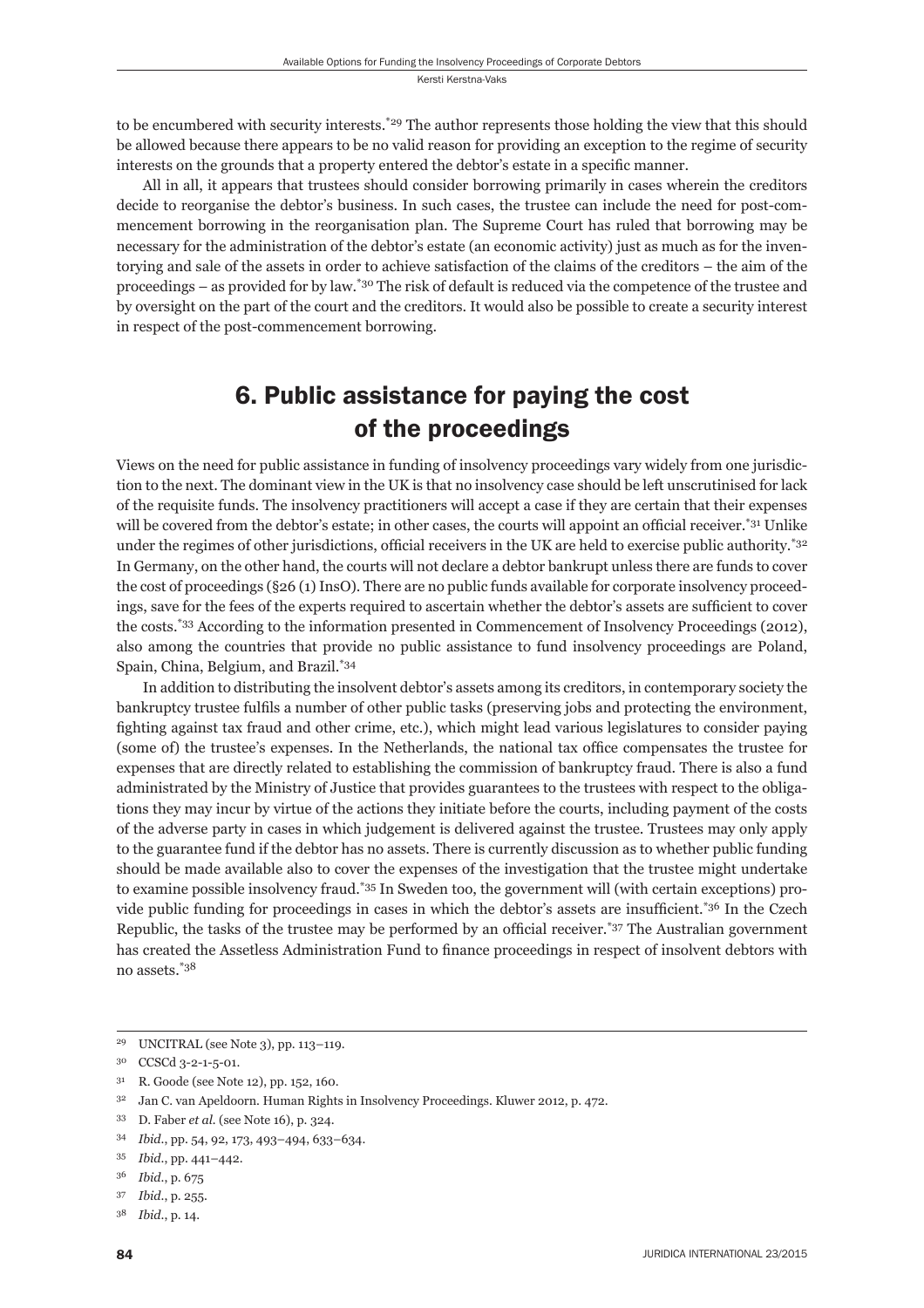In Estonia, the need to provide public funding for insolvency proceedings in certain cases has been grasped only in the last decade. The possibility of financing the work of the interim trustee in assetless insolvencies by up to 397 euros per case from public funds allows the trustee to ascertain, amongst other things, whether the assets are sufficient for bankruptcy proceedings to be conducted. There is no official receivership in Estonian bankruptcy law.

The author supports the appointment of an official receiver as an alternative to the abatement of proceedings in insolvency cases in which the debtor lacks the assets to pay the costs and that the creditors are not interested in financing yet in which there are grounds to believe that the insolvency was caused by acts of a criminal nature or grave errors in management. The exemplar in this respect is Finland, which has made provision for the bankruptcy ombudsman to order special scrutiny funded by public monies to ascertain the facts of the case in assetless insolvencies. Where this is requested by the ombudsman, the court may declare the assetless debtor bankrupt and nominate an official receiver, who is then appointed by the ombudsman. The official receiver has the same duties as the bankruptcy trustee and must possess the same qualifications (as a rule, the trustee appointed in the case stays on as the official receiver).<sup>\*39</sup>

The primary purpose of insolvency proceedings is to provide the best possible satisfaction of the creditors' claims. Hence, in jurisdictions wherein the proceedings are focused exclusively on the interests of the creditors, policymakers have not deemed it necessary to allocate public money to pay for their costs. The author finds that in jurisdictions that link insolvency proceedings to a broader range of aims (including ascertaining the causes of the insolvency) and that recognise those aims as having a public interest component, public funding for conducting the proceedings should be available to a greater extent than the minimum costs of the interim trustee. Otherwise, achievement of the aims of the proceedings would be jeopardised. The provision of public funding (including appointment of an official receiver) would make it possible for the trustee to expand the asset pool of the debtor's estate for all creditors and include in that pool claims against the individuals who are responsible for the insolvency and/or who unduly delayed the filing of the bankruptcy petition. The decision to authorise public funding should be taken on the merits of each case and be based on the importance of the public interest at stake. The need to combine different sources of funding in such cases is also stressed in the UNCITRAL recommendations.<sup>\*40</sup>

## 7. Payment of the cost of proceedings by the corporate debtor's directors

P. Manavald has expressed the view that in a situation wherein the predominant form of insolvency proceedings is liquidation proceedings, the debtor has no incentive to request the opening of proceedings at an early stage, because it cannot participate in the resulting redistribution of resources.\*41 For this reason, bankruptcy filings by debtors tend to be late.

It has also been suggested in Estonia that in the cases of debtors whose assets are insufficient to cover the costs of the proceedings, those costs should be borne by the individual who delayed the filing of the petition. The Supreme Court has stated that under Section 146 (1) 2) of the Code of Civil Procedure a director may be ordered to pay the expenses of the interim trustee under the head of costs if that director has agreed to pay those costs in a declaration made or agreement submitted to the court.\*42 In practice, individuals related to the debtor often concede being late in filing for bankruptcy and agree to pay the costs of the interim trustee but refuse to finance the proceedings that follow the declaration of bankruptcy, hoping for their abatement.

<sup>39</sup> The 2015 INSOL Comprehensive Directory of Restructuring, Insolvency and Bankruptcy Professionals throughout the World. GTI Media 2015, p. 43; The Office of Bankruptcy Ombudsman. The responsibilities, the object of supervision and the field of action. Available at http://www.konkurssiasiamies.fi/en/index/responsibilities.html (most recently accessed on 24.2.2015).

<sup>40</sup> UNCITRAL (see Note 3), p. 67.

<sup>41</sup> P. Manavald. Maksejõuetusõigusliku regulatsiooni valikuvõimaluste majanduslik põhjendamine (Economic Effectiveness of the Regulatory Options for Insolvency Rules), PhD thesis for the University of Tartu Faculty of Law. University of Tartu Press 2009, pp. 153, 158 (in Estonian).

CCSCd 3-2-1-112-08.